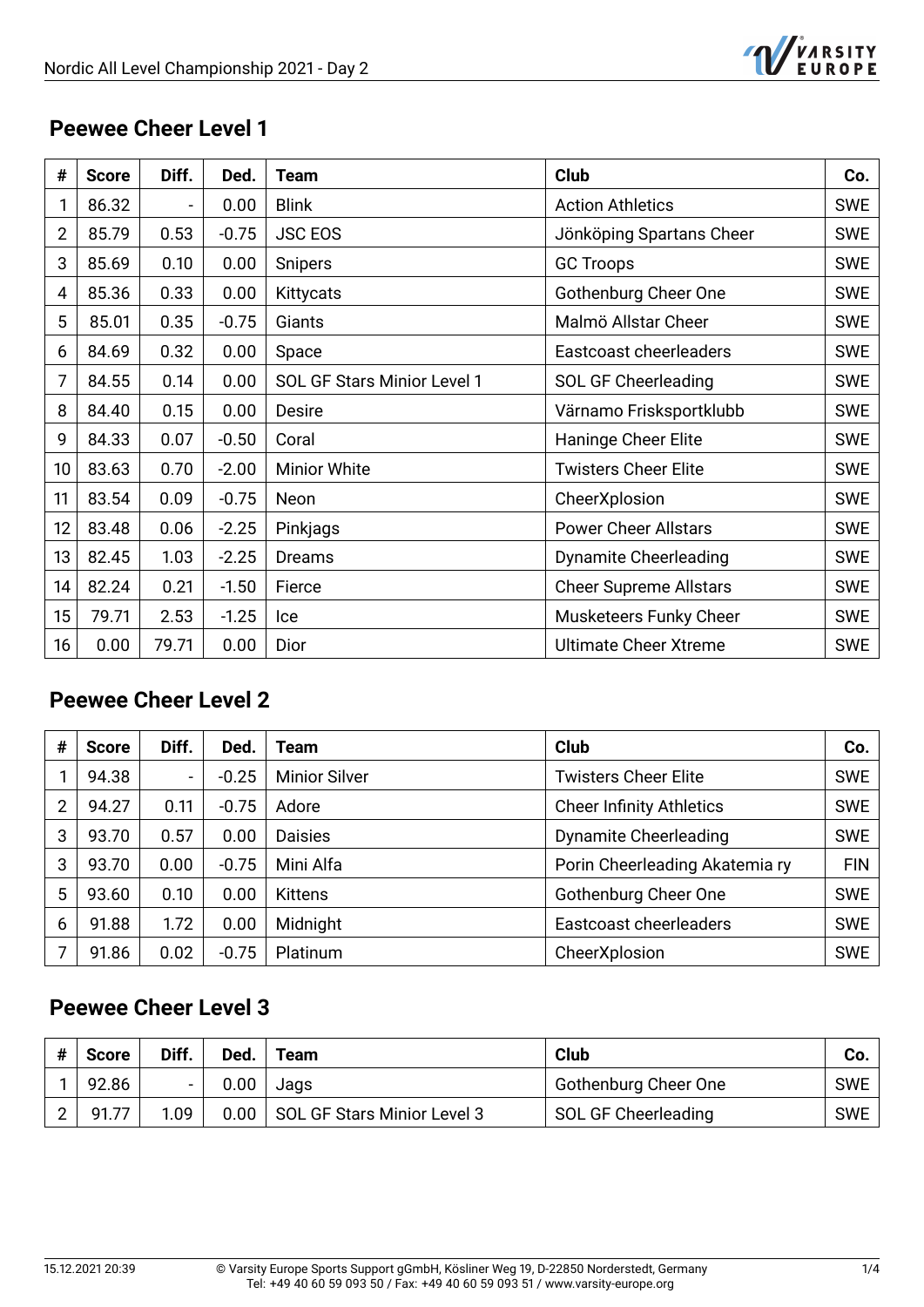

#### **Master Cheer Level 1**

| 4<br>π | Score      | Diff.  | Ded. | Team             | Club                | υυ.        |
|--------|------------|--------|------|------------------|---------------------|------------|
|        | --<br>83.5 | $\sim$ | .50  | Masters Dead Sea | Haninge Cheer Elite | <b>SWE</b> |

## **Junior Allgirl Cheer Level 1**

| # | <b>Score</b> | Diff.                    | Ded.    | Team         | Club                            | Co.        |
|---|--------------|--------------------------|---------|--------------|---------------------------------|------------|
|   | 88.24        | $\overline{\phantom{0}}$ | 0.00    | Aim          | <b>Action Athletics</b>         | <b>SWE</b> |
| 2 | 87.99        | 0.25                     | 0.00    | Perfection   | <b>Cheer Infinity Athletics</b> | <b>SWE</b> |
| 3 | 87.63        | 0.36                     | 0.00    | Junior White | <b>Twisters Cheer Elite</b>     | <b>SWE</b> |
| 4 | 87.56        | 0.07                     | 0.00    | Venus        | Malmö Allstar Cheer             | <b>SWE</b> |
| 5 | 86.39        | 1.17                     | $-0.25$ | Sabres       | Gothenburg Cheer One            | <b>SWE</b> |
| 6 | 85.45        | 0.94                     | $-0.75$ | Zinc         | CheerXplosion                   | <b>SWE</b> |

## **Junior Allgirl Cheer Level 2**

| # | <b>Score</b> | Diff. | Ded.    | Team                        | <b>Club</b>                     | Co.        |
|---|--------------|-------|---------|-----------------------------|---------------------------------|------------|
|   | 98.57        |       | 0.00    | Halo                        | Malmö Allstar Cheer             | <b>SWE</b> |
| 2 | 96.94        | 1.63  | 0.00    | <b>Unlimited</b>            | <b>United Movement</b>          | <b>SWE</b> |
| 3 | 96.53        | 0.41  | 0.00    | Desire                      | <b>Cheer Infinity Athletics</b> | <b>SWE</b> |
| 4 | 96.36        | 0.17  | 0.00    | <b>RCD Sceptres</b>         | Royal Cheer & Dance             | <b>SWE</b> |
| 5 | 96.34        | 0.02  | $-0.25$ | Cats                        | <b>Gothenburg Cheer One</b>     | <b>SWE</b> |
| 5 | 96.34        | 0.00  | $-0.75$ | <b>RFC Wild Cards</b>       | VFR Bachem 1932 e.V.            | <b>GER</b> |
|   | 95.86        | 0.48  | $-1.50$ | SOL GF Stars Junior Level 2 | SOL GF Cheerleading             | <b>SWE</b> |
| 8 | 95.56        | 0.30  | $-0.75$ | <b>Destroyers</b>           | Dynamite Cheerleading           | <b>SWE</b> |

## **Junior Allgirl Cheer Level 3**

| # | <b>Score</b> | Diff.          | Ded.    | Team                 | <b>Club</b>                   | Co.        |
|---|--------------|----------------|---------|----------------------|-------------------------------|------------|
|   | 96.58        | $\blacksquare$ | $-1.00$ | Cheetahs             | Gothenburg Cheer One          | <b>SWE</b> |
| 2 | 94.90        | 1.68           | $-0.75$ | <b>LCD Honeybees</b> | Luleå Cheer & Dance Team      | <b>SWE</b> |
| 3 | 94.47        | 0.43           | $-0.25$ | Sapphire             | <b>Eastcoast Cheerleaders</b> | <b>SWE</b> |
| 4 | 94.32        | 0.15           | $-2.00$ | <b>JSC Zeus</b>      | Jönköping Spartans Cheer      | <b>SWE</b> |
| 5 | 93.85        | 0.47           | $-0.75$ | <b>Junior Teal</b>   | <b>Twisters Cheer Elite</b>   | <b>SWE</b> |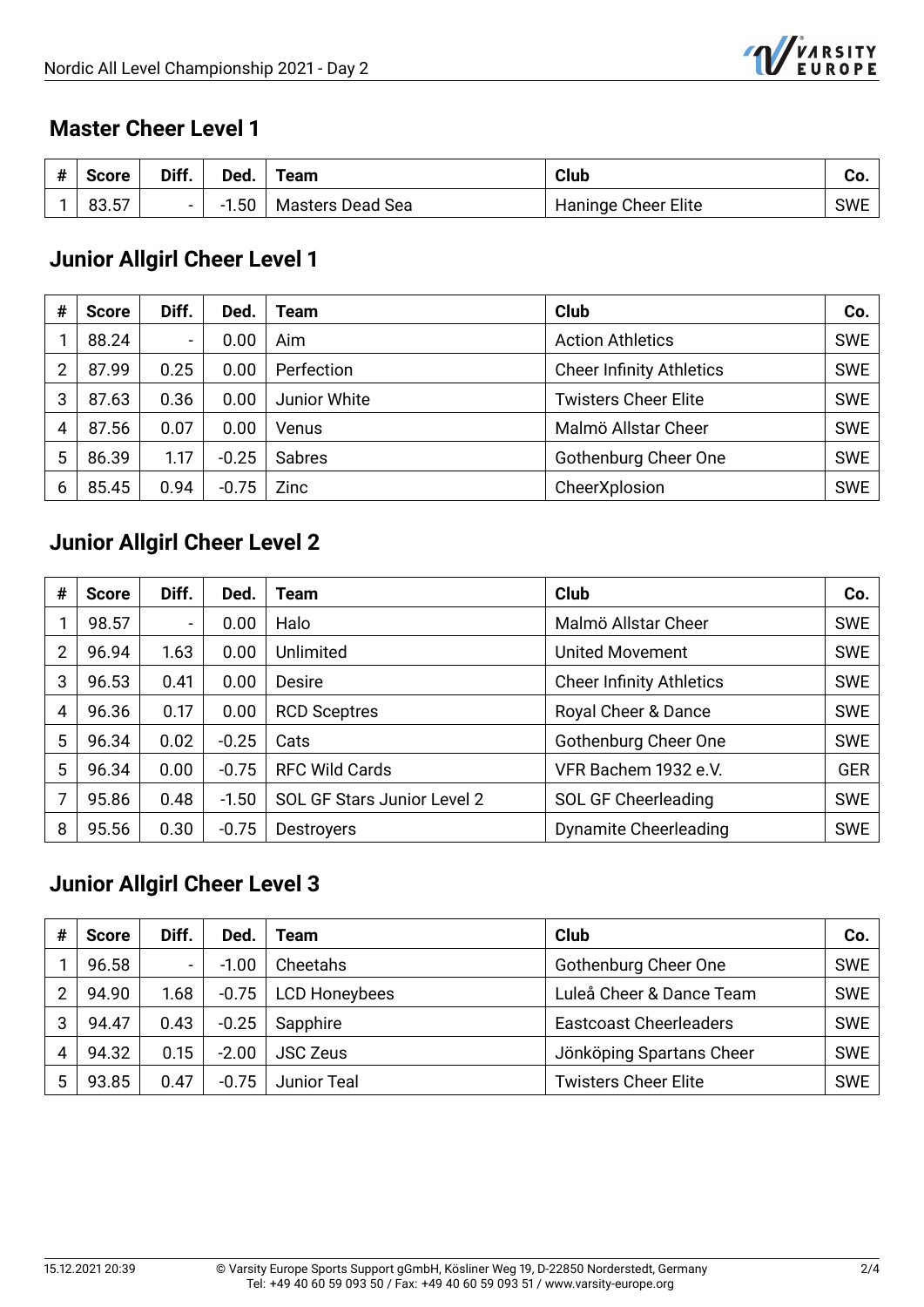

## **Junior Allgirl Cheer Level 4**

| # | <b>Score</b> | Diff.                    | Ded     | Team                        | Club                             | Co.        |
|---|--------------|--------------------------|---------|-----------------------------|----------------------------------|------------|
|   | 96.14        | $\overline{\phantom{0}}$ | $-0.75$ | Daring                      | <b>Cheer Infinity Athletics</b>  | <b>SWE</b> |
| 2 | 95.13        | 1.01                     | 0.00    | <b>Dauntless</b>            | <b>Dynamite Cheerleading</b>     | <b>SWE</b> |
| 3 | 93.53        | 1.60                     | $-1.50$ | Ultimate                    | <b>United Movement</b>           | <b>SWE</b> |
| 4 | 92.68        | 0.85                     | $-0.75$ | SOL GF Stars Junior Level 4 | <b>SOL GF Cheerleading</b>       | <b>SWE</b> |
| 5 | 86.86        | 5.82                     | $-1.00$ | <b>Charmers Enchanted</b>   | <b>BVH Charmers Cheerleading</b> | <b>NOR</b> |

## **Senior Allgirl Cheer Level 1**

| # | <b>Score</b> | Diff.                    | Ded.    | Team                        | <b>Club</b>                | Co.        |
|---|--------------|--------------------------|---------|-----------------------------|----------------------------|------------|
|   | 86.65        | $\overline{\phantom{0}}$ | 0.00    | <b>Blush</b>                | <b>Action Athletics</b>    | <b>SWE</b> |
| 2 | 86.21        | 0.44                     | 0.00    | <b>Diamonds</b>             | VGF - Pride Cheer Squad    | <b>SWE</b> |
| 3 | 85.47        | 0.74                     | 0.00    | Pumas                       | Gothenburg Cheer One       | <b>SWE</b> |
| 4 | 83.86        | 1.61                     | $-1.50$ | Omega                       | Malmö Allstar Cheer        | <b>SWE</b> |
| 5 | 83.77        | 0.09                     | $-0.75$ | SOL GF Stars Senior Level 1 | <b>SOL GF Cheerleading</b> | <b>SWE</b> |

#### **Senior Allgirl Cheer Level 2**

| # | <b>Score</b> | Diff. | Ded.    | Team                 | Club                        | Co.        |
|---|--------------|-------|---------|----------------------|-----------------------------|------------|
|   | 96.39        |       | 0.00    | <b>Senior Silver</b> | <b>Twisters Cheer Elite</b> | <b>SWE</b> |
| ∩ | 96.27        | 0.12  | $-0.25$ | SteelJags            | <b>Power Cheer Allstars</b> | <b>SWE</b> |
| 3 | 96.21        | 0.06  | 0.00    | Juice                | <b>Action Athletics</b>     | <b>SWE</b> |
| 4 | 94.37        | l.84  | $-0.25$ | Titanium             | CheerXplosion               | <b>SWE</b> |
| 5 | 92.20        | 2.17  | $-1.50$ | Mockingjays          | <b>Legacy Allstars</b>      | <b>SWE</b> |

## **Senior Allgirl Cheer Level 3**

| # | <b>Score</b> | Diff.  | Ded.    | Team     | <b>Club</b>                  | Co.        |
|---|--------------|--------|---------|----------|------------------------------|------------|
|   | 97.31        | $\sim$ | 0.00    | LadyCats | Gothenburg Cheer Obe         | <b>SWE</b> |
| 2 | 97.14        | 0.17   | 0.00    | Apaches  | GF Uppsalaflickorna USC      | SWE        |
| 3 | 95.97        | 1.17   | $-0.75$ | Zenith   | Malmö Allstars Cheer         | <b>SWE</b> |
| 4 | 95.63        | 0.34   | $-0.75$ | Posh     | <b>Ultimate Cheer Xtreme</b> | <b>SWE</b> |
| 5 | 89.83        | 5.80   | $-2.25$ | Poseidon | Haninge Cheer Elite          | <b>SWE</b> |